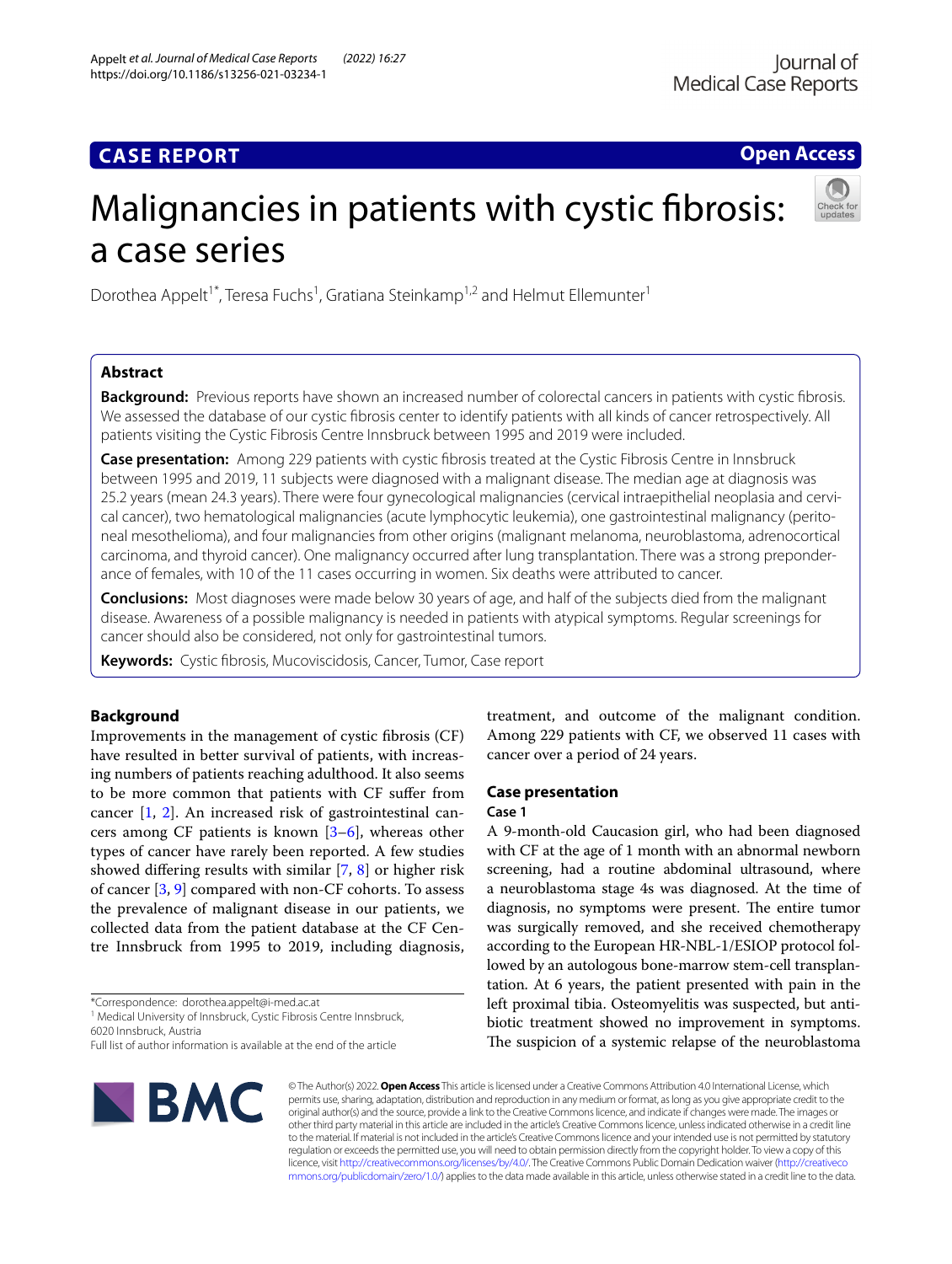was confrmed histologically. Chemotherapy according to protocol ESIOP TVD was started. After the fourth cycle, the tumor cells showed resistance to treatment and the disease progressed with changes in the bone marrow. Therapy was intensifed with chemotherapy, radiation therapy, and allogeneic stem cell transplantation. Under this therapy, the patient was clinically stable with recurring aplasia, thrombocytopenia, and anemia. Just after her ninth birthday, she presented with a pulmonary exacerbation, which improved only after discontinuation of immunosuppression. The patient and her parents decided to continue with palliative therapy with fractionated low-dose 131I-metaiodobenzylguanidine. Three years after stem cell transplantation, the patient died at home surrounded by family.

### **Case 2**

A 14-year-old Caucasion girl with CF presented with fever, urticaria, joint pain, fatigue, and reduced general condition. She was diagnosed with c-ALL B-II and admitted for treatment. Chemotherapy was started under protocol AIEOP-BFM ALL 2000. Three weeks after diagnosis, she was discharged. Two days later, she presented with symptoms of a distal intestinal obstruction syndrome (DIOS) with constipation, weakness, hypoglycemia, and hypotonic dehydration. Her condition improved slightly after enema and antibiotic treatment, but she soon developed fever. Chest x-ray showed several peripheral infltrates in the lungs, so antifungal therapy with amphotericin B was started according to local standard procedures. Despite decreasing infammatory parameters, her general condition worsened with dyspnea, vertigo, and scintillating scotoma. A head CT scan showed seven brain abscesses. The girl died 1 month and 4 days after diagnosis of c-ALL. The autopsy showed endocarditis with septic abscesses in the brain, lungs, liver, kidney, and spleen. Microbiological examination of blood detected *Saccharomyces cerevisiae*, sensitive to itraconazole and resistant to amphotericin B.

## **Case 3**

A 17-year-old Caucasion girl with CF was admitted to the intensive care unit (ICU) with strong suspicion of leukemia. She was diagnosed with acute lymphocytic leukemia (ALL) B-II without central nervous system (CNS) involvement. She received chemotherapy under protocol AIEOP-BFM 2009. The ALL was classified as "intermediate risk." For aplasia, the patient received antibiotic and antifungal prophylaxis and erythrocyte and platelet concentrates. She developed abdominal pain due to *Clostridium difcile*-associated colitis and considerable accumulation of ascites. With abdominal paracentesis, 6 L of ascites was removed. Then she developed constipation that did not improve with Macrogol therapy. Endoscopic stool removal was performed. Two months after beginning treatment, the patient had peritonitis with *Staphylococcus hominis*. Antibiotic treatment was started. Chemotherapy was discontinued due to the high risk of infection. She then developed hepatorenal syndrome with a known liver fbrosis and decreasing urine output. Intermittent hemodiafltration and hemodialysis were necessary. In addition, the patient had deteriorating liver function values. A bone marrow biopsy showed no progression of the leukemia. Infection parameters increased nonetheless. There were multiple possible foci such as colitis with *Clostridium diffcile*, peritonitis with *Staphylococcus hominis*, detection of atypical nontuberculosis mycobacteria in sputum, and a local infection of the central venous catheter. Two months and 9 days after diagnosis of ALL, the patient developed multiple organ dysfunction syndrome and died.

### **Case 4**

A 21-year-old Caucasion woman had an excision of a malign melanoma on her back. Histology showed a Breslow thickness of 1.9 mm and Clark level IV. A re-excision with 1 cm safety margin and a biopsy of sentinel lymph nodes were performed, showing no sign of metastases. Seven years after diagnosis of the melanoma, the patient remains tumor free.

### **Case 5**

A 22-year-old Caucasion woman presented with Cushing's syndrome. Further investigations showed an adrenal carcinoma. The patient underwent surgery where the entire tumor was removed. The staging showed no metastases, so chemotherapy was not added to the treatment. Ten months after the frst symptoms, the woman had a local tumor relapse with metastases in the lung, femur, and tibia. The tumor was unresectable, and the patient refused further chemotherapy. She started palliative therapy with radiation of the painful metastases in the femur and tibia. The disease progressed, and the patient showed psychological alterations. Airway clearance therapy became more difficult and less effective, and the respiratory status of the patient worsened. Fifteen months after diagnosis, the patient died due to respiratory insufficiency.

### **Case 6**

A 25-year-old Caucasion woman had an abnormal Pap smear (PAP IV) followed by a cervical conization and fractional abrasion. Histology showed a cervical glandular intraepithelial neoplasia (CGIN II) with a positive resection margin. The patient refused a hysterectomy at that time. The gynecological follow-ups with Pap smear and abrasion showed no residuum. Over the years, the pulmonary condition of the woman constantly declined with severe pulmonary hemorrhage at age 29. An angiographic coiling was performed that stabilized the condition for some time. She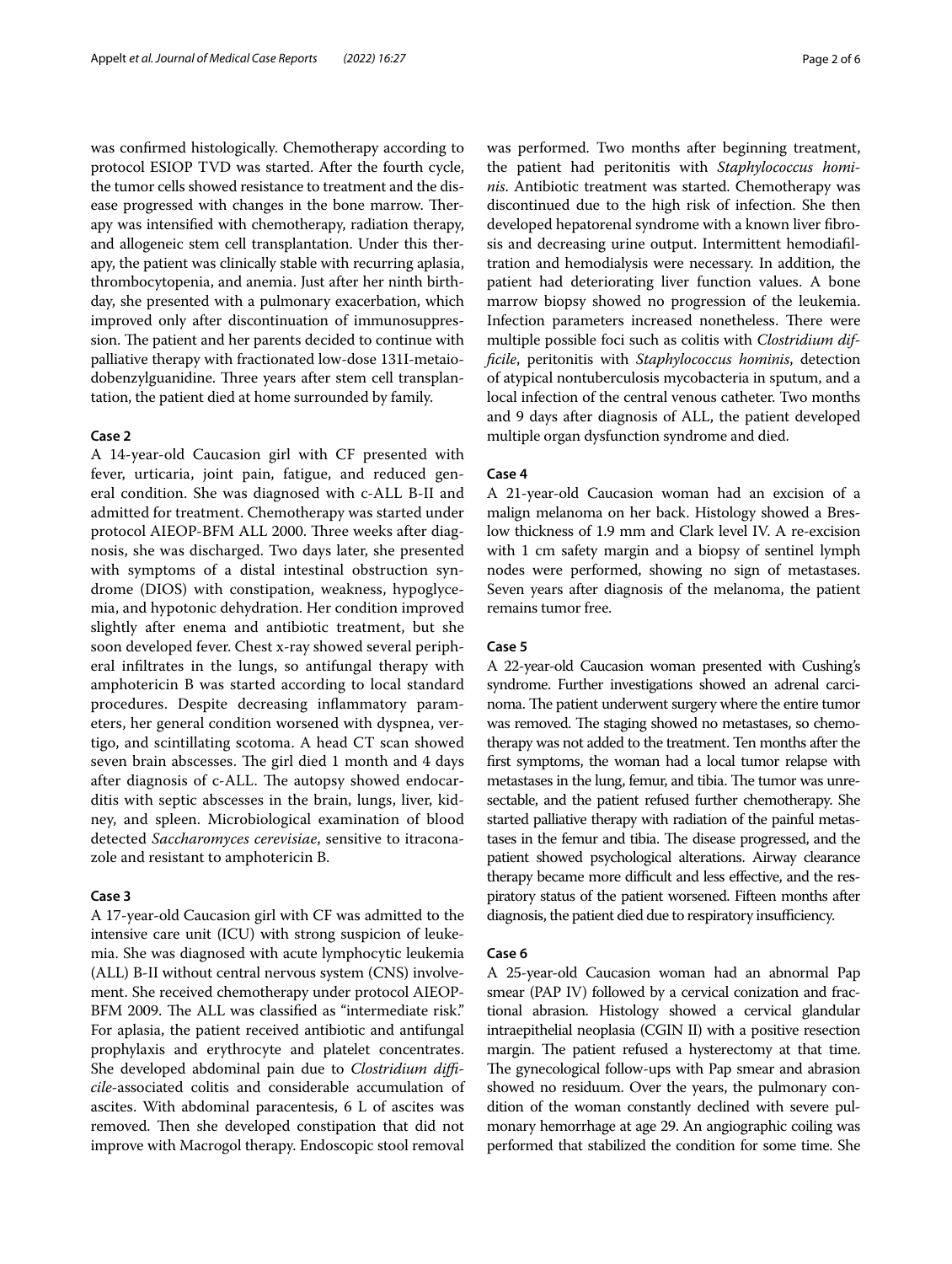had to be ventilated and received extracorporeal membrane oxygenation but, despite an emergency lung transplantation, died due to organ failure.

## **Case 7**

A 28-year-old Caucasion woman with CF liver disease had a decompensation with increasing amounts of ascites. Diuretic therapy was unsatisfactory, so an ascites puncture was done. Laboratory investigation of the ascites showed a high cell count and high protein concentrations suggestive of an infammatory cause with no sign of malignancy. In addition, the bacteriological cultures of ascites, blood, and urine were sterile. Only the sputum showed a known infection of *Pseudomonas aeruginosa*. An intravenous suppressive antibiotic treatment was started. A positron emission tomography– computed tomography (PET-CT) scan showed changes in the lungs consistent with CF and liver cirrhosis with portal hypertension and severe peritonitis with mesentery thickening.

The patient developed severe hypoglycemia and increasing anemia. Gastroscopy showed small esophageal varices without any sign of bleeding. She received intravenous glucose and erythrocyte concentrates. An X-ray of the lung showed growing consolidations in the inferior lobes of the lung. She was transferred to the intensive care unit. Hemofltration was started because of increasing metabolic acidosis and anuria. The antibiotic treatment was adapted several times, but infammatory parameters did not improve. No other focus except for the known pulmonary infection could be found. About 1 month after admission to hospital, the patient had more abdominal pain despite permanent analgesic therapy. A CT scan of the abdomen showed a toxic mega colon and a massive growth of the mesentery bulk. A fne-needle biopsy showed a malignant deciduoid mesothelioma. Based on the diagnosis, a multidisciplinary team suggested palliative care, to which the patient and her family agreed. Six weeks after admission to the hospital, the patient died.

### **Case 8**

On a screening examination in the 15th week of pregnancy, a 28-year-old Caucasion woman had an abnormal Pap smear (PAP IV). Cervical conization showed an adenocarcinoma that had a positive resection margin histologically. The patient had two more conizations, which had a positive resection margin again in histology, and a Shirodkar cerclage was placed. At 32 weeks of pregnancy, fetal lung maturity was induced and a healthy child was born via cesarean section. In the same operation, a radical Wertheim hysterectomy was performed. Histology showed an adenocarcinoma grade 2 with negative resection margins and micrometastases in one of 22 examined lymph nodes. Combined treatment with chemotherapy (cisplatin) and radiation was performed. Six years after diagnosis, the patient is still in remission.

### **Case 9**

Due to an abnormal Pap smear (PAP IV), a 31-year-old Caucasion woman had a cervical conization and fractional abrasion with CGIN grade II. All resection margins were negative. The patient then developed menometrorrhagia and dyspareunia. A hysterectomy was performed 4 years after diagnosis because of discomfort. The patient is still in remission 15 years after diagnosis.

# **Case 10**

A 36-year-old Caucasion woman presented with recurring vaginal bleeding. Further gynecological examination with a biopsy showed a cervix carcinoma grade II b. The histology after laparoscopic lymphadenectomy was tumor free. Two weeks after diagnosis, radiochemotherapy was initiated. Five months after diagnosis, a biopsy of the cervix showed mostly necrotic tumor tissue with 10% vital tissue. The woman had surgery with hysterectomy, salpingectomy, and iliac lymphadenectomy. Histology showed an invasive, low-diferentiated, nonkeratinized squamous cell carcinoma of the cervix and three of fve lymph nodes with metastases. After surgery, a PET-CT scan showed complete remission. Seven months after diagnosis, the woman presented with fever and pain in the groin. A CT scan showed a lymphocele that was punctured, streptococcus was detected, and treatment with antibiotics was started. The check-up examination 12 months after diagnosis with magnetic resonance imaging (MRI) and PET-CT scans showed an extensive vaginal stump relapse. Chemotherapy was started, but the disease progressed despite therapy. A multidisciplinary team suggested to continue with palliative care, to which the patient and her family agreed. Seventeen months after diagnosis, the patient died.

### **Case 11**

A 40-year-old Caucasion man with CF who had a lung transplant at 23, was admitted with a multinodular goiter for an operation. During the operation, an immediately frozen section showed bilateral papillary thyroid cancer (right 0.9 cm, left 1 cm). A total thyroidectomy with excision of local lymph nodes was performed. After the operation, a PET-CT-scan showed multiple glucosemetabolizing lesions in lymph nodes from neck to mediastinum. A neck dissection was performed. Histology showed multiple metastases in the lymph nodes. Thyroid hormones as suppression therapy were administered. Three months after diagnosis, therapy with radioactive iodine was started. In total, the man received five cycles with radioactive iodine. Five years after diagnosis, the patient still has a stable disease. The last PET-CT scan showed no glucose-metabolizing lesions.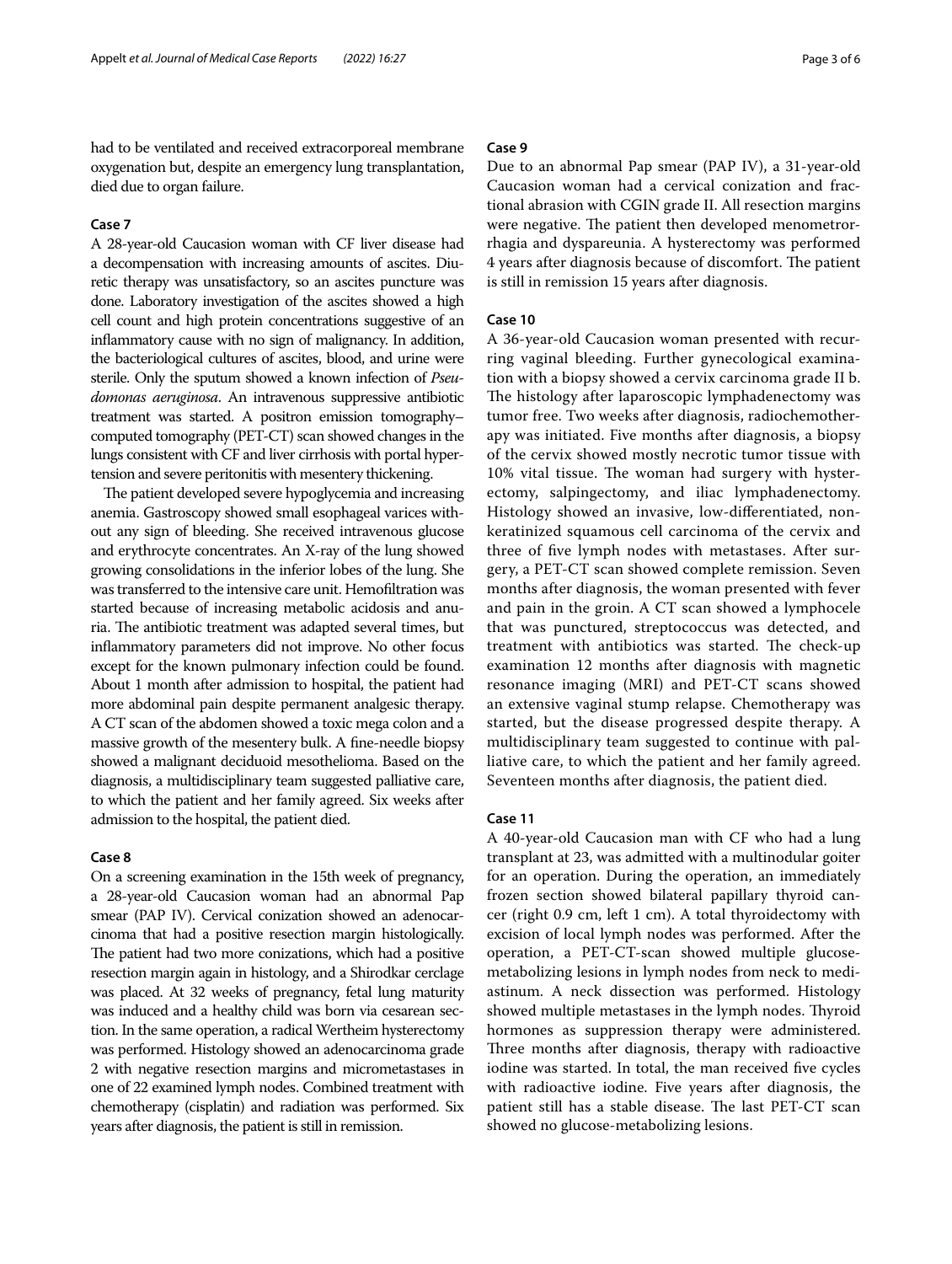| Site of malignancy            | Cases $(n)$    | Sex<br>(female:male) | Age at tumor<br>diagnosis (years,<br>mean [min-<br>max]) | Outcome ( <i>n</i> complete<br>remission:death) | <b>CFTR</b> variant<br>(phe508del<br>homozygous: other) | ppFEV, before<br>diagnosis (%,<br>mean [min-<br>max]) |
|-------------------------------|----------------|----------------------|----------------------------------------------------------|-------------------------------------------------|---------------------------------------------------------|-------------------------------------------------------|
| CIN/cervix carcinoma          | $\overline{4}$ | 4:0                  | 30.6 [25.2-36.9]                                         | 3:1                                             | 3:1                                                     | 79.8 [42.4-122.2]                                     |
| Peritoneal mesothe-<br>lioma  |                | 1:0                  | 28.7                                                     | 0:1                                             | 0:1                                                     | 56.3                                                  |
| Acute lymphocytic<br>leukemia | 2              | 2:0                  | 15.9 [14.7-17.2]                                         | 0:2                                             | 0:2                                                     | 100.8 [99.3-<br>102.41                                |
| Malignant melanoma            |                | 1:0                  | 21.5                                                     | 1:0                                             | 1:0                                                     | 91                                                    |
| Neuroblastoma                 |                | 1:0                  | 0.8                                                      | 0:1                                             | 0:1                                                     |                                                       |
| Adrenal carcinoma             |                | 1:0                  | 22.7                                                     | 0:1                                             | 0:1                                                     | 43.8                                                  |
| Thyroid cancer                |                | 0:1                  | 40.2                                                     | 1:0                                             | 1:0                                                     | 75.3                                                  |
| All                           |                | 10:1                 | 24.3 [0.8-40.2]                                          | 5:6                                             | 5:6                                                     | 78.6 [42.4-122.2]                                     |

| Malignancies in patients with Cystic Fibrosis at the CF Centre Innsbruck |
|--------------------------------------------------------------------------|
|--------------------------------------------------------------------------|

*n* number, *CFTR* cystic fbrosis transmembrane regulator, *ppFEV1* percent predicted forced expiratory volume in one second, *CIN* Cervical intraepithelial neoplasia

In total, we report ten female patients and one male patient with CF and cancer. The patients had a mean age of 24.3 years, about half of the patients were phe508del homozygous, and more than half had died by the end of our observation. The mean of the most recent lung function before cancer diagnosis showed a forced expiratory volume in one second (FEV<sub>1</sub>) of 78.6% of predicted normal value.

# **Discussion**

Among 229 patients with cystic fbrosis visiting our CF Centre between 1995 and 2019, 11 cases of cancer were diagnosed, mainly in the third decade of life. Ten patients were female, four of whom had cervical cancer or cervical intraepithelial neoplasia. Six women died from cancer. Cancer screening could potentially prevent early deaths and should be included in routine diagnostics for adults with cystic fbrosis.

This is the largest case series of CF patients with cancer diagnoses. Previous reports show that patients with CF carry an increased risk for gastrointestinal cancer, and they appear to have an earlier onset of cancer than otherwise healthy adults  $[6, 10-15]$  $[6, 10-15]$  $[6, 10-15]$  $[6, 10-15]$  $[6, 10-15]$  $[6, 10-15]$  $[6, 10-15]$ . The patients in our case series had a mean age of only 24.3 years at cancer diagnosis. For cervical cancer, the average age at diagnosis worldwide in 2018 was 53 years, while our four patients were much younger when diagnosed at 25–39 years of age  $[16]$  $[16]$ .

The lung function of the patients before malignancy diagnosis was mostly normal despite cystic fbrosis, with a mean forced expiratory volume in one second  $(FEV<sub>1</sub>)$  of 78.6 % of the predicted normal value. According to recent European CF Registry data, mean  $FEV<sub>1</sub>$  % predicted for patients aged 18 years or older without a transplant is  $68.5\%$  [\[17](#page-5-10)]. Only one death (case 6) was associated with severe CF lung disease and pulmonary hemorrhage. Thus, cancer shortened life considerably in half of the patients.

The Cystic Fibrosis Foundation recommends to start colonoscopy as a screening for colorectal cancer in patients with CF starting at the age of 40 years  $[18]$  $[18]$ . In our patient group, only one patient was diagnosed with gastrointestinal cancer (peritoneal mesothelioma, case 7), while more patients had gynecological or hematological malignancies. The low number of colorectal cancers in our subgroup may be due to the screening programme at our center, with colonoscopy and therapeutic polypectomy on a regular basis starting at the age of 40 years.

From a total of 11 cases, we report 4 cases of cervical cancer or cervical intraepithelial neoplasia in 229 CF patients over a period of 24 years (mean age 30.6 years). This corresponds to a rate of 0.073% of patients per year. The incidence rate of cervical cancer per year (mean of 1995–2018) in the general population in Tyrol, Austria, where the CF Centre Innsbruck is located, is 0.0015% for the same age range  $[19]$  $[19]$ . This is a 49-times-higher incidence of cervical cancer in our collective compared with the general population in the same region for the same age range. Signifcant expression of cystic fbrosis transmembrane conductance regulator (CFTR) gene in the cervical epithelium has been reported [\[20](#page-5-13)]. An analysis of Pap smear tests in women with CF also showed a high proportion of abnormal tests and cervical dysplasia [\[21](#page-5-14)]. Considerably higher expression of CFTR in ovarian cancer was seen *in vitro* and *in vivo*, so downregulation of CFTR or dysfunctional CFTR should suppress aggressive malignant biological behaviors of ovarian cancer cells [\[22](#page-5-15)]. However, compared with cells from normal endometrium, the expression of CFTR was signifcantly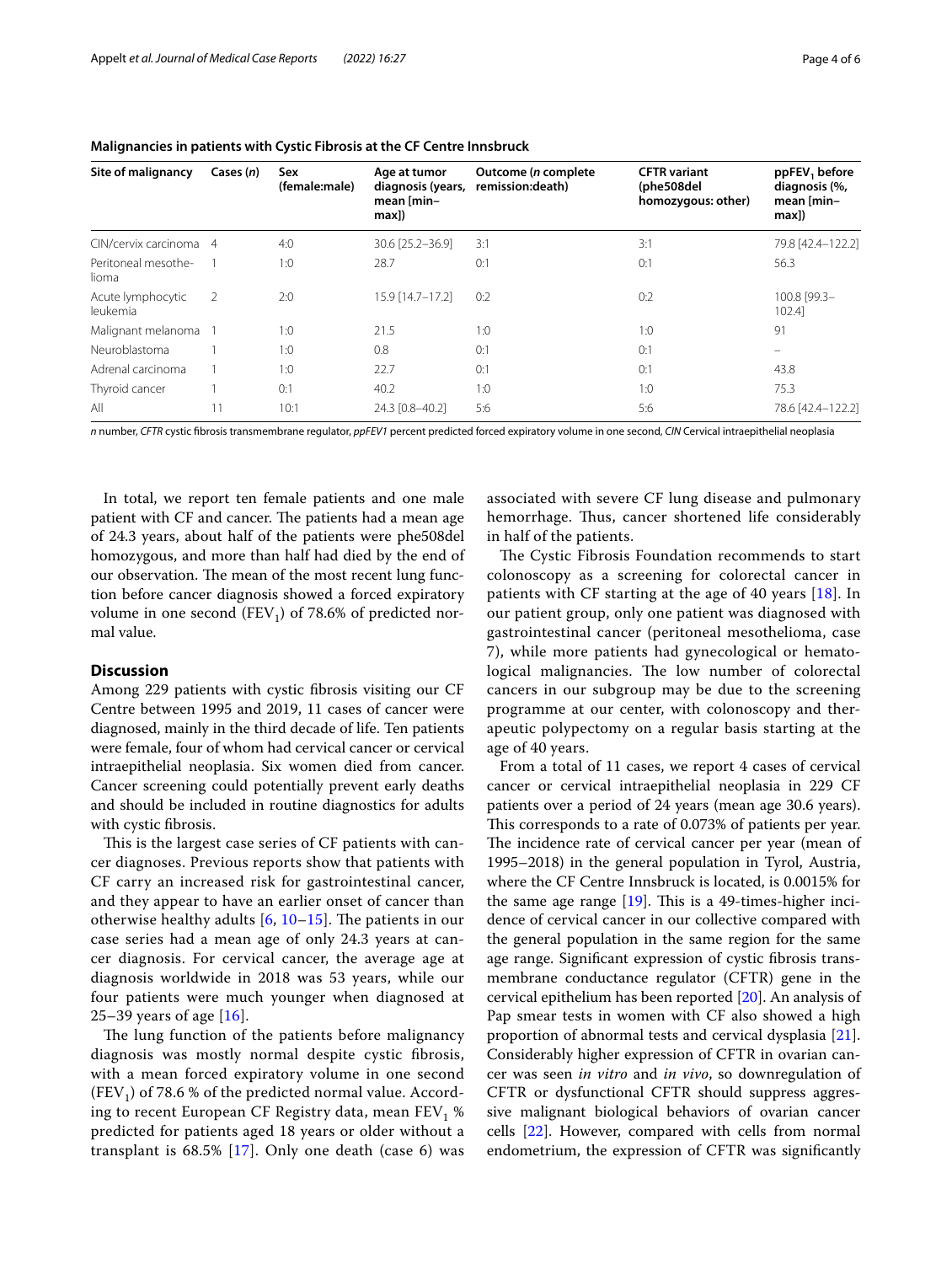# upregulated in endometrial carcinoma cells, which could result in increased proliferation and transfer of endometrial carcinoma cells [\[23\]](#page-5-16). Due to CFTR dysfunction in the cervix, women with CF have an abnormally thick and dense cervical mucus  $[24]$  $[24]$  $[24]$ . The squamocolumnar junction is prone to human papillomavirus (HPV) infection and cell dysfunction [\[24](#page-5-17)].

The CFTR plays a role in multiple cellular processes, such as development, epithelial diferentiation and polarization, regeneration, migration, proliferation, and epithelial–mesenchymal transition. Several studies suggest that CFTR exerts variable efects in diferent tissues and in diferent cancer types. Especially downregulation of CFTR seems to lead to tumorigenesis and invasiveness of tumors, but the exact mechanisms are still unknown [\[25](#page-5-18)]. The correlation between CF and a higher risk for gastrointestinal cancer may be explained by chronic infammation, dysmotility, and altered fecal microbiome in the gut [[7,](#page-5-4) [15](#page-5-8), [26\]](#page-5-19).

Another potential risk factor for cancers in cystic fbrosis is transplantation. After organ replacement, CF patients were shown to have an overall increased risk of cancer and specifcally an elevated risk of gastrointestinal malignancy and lymphoma. This has largely been attributed to the intense, long-term immunosuppressive medication [\[5](#page-5-20)]. In our case series, only 1 of 11 patients had received a lung transplant.

Frequent exposure to radiation could be an additional reason for increased cancer risk. In most centers, patients receive chest X-rays on a yearly basis and further imaging in case of pulmonary exacerbations. At our center, we perform ultra-low-dose high-resolution chest tomography to document any progression of lung disease. Nevertheless, we are very aware of the fact that routine use of computed tomography needs to be done with great care for future implications [[27](#page-5-21)]. In the future, CT may be replaced by MRI imaging for monitoring of pulmonary structural changes and infammation [\[28](#page-5-22)].

Only a few studies record the occurrence of cancer in patients with CF over a longer period of time, and through our database we had access to 24 years of patient data. However, this is a retrospective study with a small patient collective, during a time where the treatment of CF is constantly developing. Since the association of some cancer types such as gastrointestinal cancer with CF is clear, other cancers such as neuroblastoma or leukemia may appear coincidental. No association between neuroblastoma and CF is known; only three cases of CF and neuroblastoma have been reported in literature [\[29](#page-5-23), [30\]](#page-5-24), and no causality is assumed.

# **Conclusions**

Further studies about cancer risk in patients with CF and a larger patient collective are needed. Ideally, the data could be obtained from national patient registries. Improvement of life expectancy in patients with CF increases the expected absolute risk of malignancies; therefore, it is necessary to integrate screening in the care of patients with CF.

Our data suggest an increased risk for gynecological malignancies. Considering the role of CFTR in endometrial carcinoma cells [\[31\]](#page-5-25) and in the cervical epithelium, intensifed screening for women with CF, compared with healthy women, may be reasonable, as well as routine HPV vaccination. In light of this, we recommend screening for gastrointestinal and gynecological malignancies. Special alertness for malignant diseases is obviously needed in patients after transplantation due to long-term immunosuppression. Screening for other types of malignant tumors should be included in the regular follow-up of adult patients. The role of CFTR in risk of cancer may change considering the efect of new CFTR modulator therapies on CFTR, and this needs to be investigated in further studies.

#### **Abbreviations**

ALL: Acute lymphocytic leukemia; c-ALL B-II: Common acute lymphoblastic leucemia Type II B; CF: Cystic fbrosis; CFTR: Cystic fbrosis transmembrane conductance regulator; CGIN: Cervical glandular intraepithelial neoplasia; CNS: Central nervous system; CT: Computer tomography; DIOS: Distal intestinal obstruction syndrome; HPV: Human papillomavirus; ICU: Intensive care unit; MRI: Magnetic resonance imaging; PET: Positron emission tomography.

#### **Acknowledgements**

The authors thank Johannes Eder, M.D. for assistance with data collection, Katharina Niedermayr, M.D. for reviewing the manuscript, and Nikelwa Theileis, M.A. for proofreading.

### **Authors' contributions**

All authors contributed to writing the manuscript. All authors read and approved the fnal manuscript.

### **Funding**

There were no sources of funding for this manuscript.

### **Availability of data and materials**

The datasets analyzed during the current study are available from the corresponding author on reasonable request.

### **Declarations**

**Ethics approval and consent to participate** Not applicable.

### **Consent for publication**

Written informed consent was obtained from the patient's legal guardian or next of kin for publication of this case report. A copy of the written consent is available for review by the Editor-in-Chief of this journal.

### **Competing interests**

The authors declare that they have no competing interests.